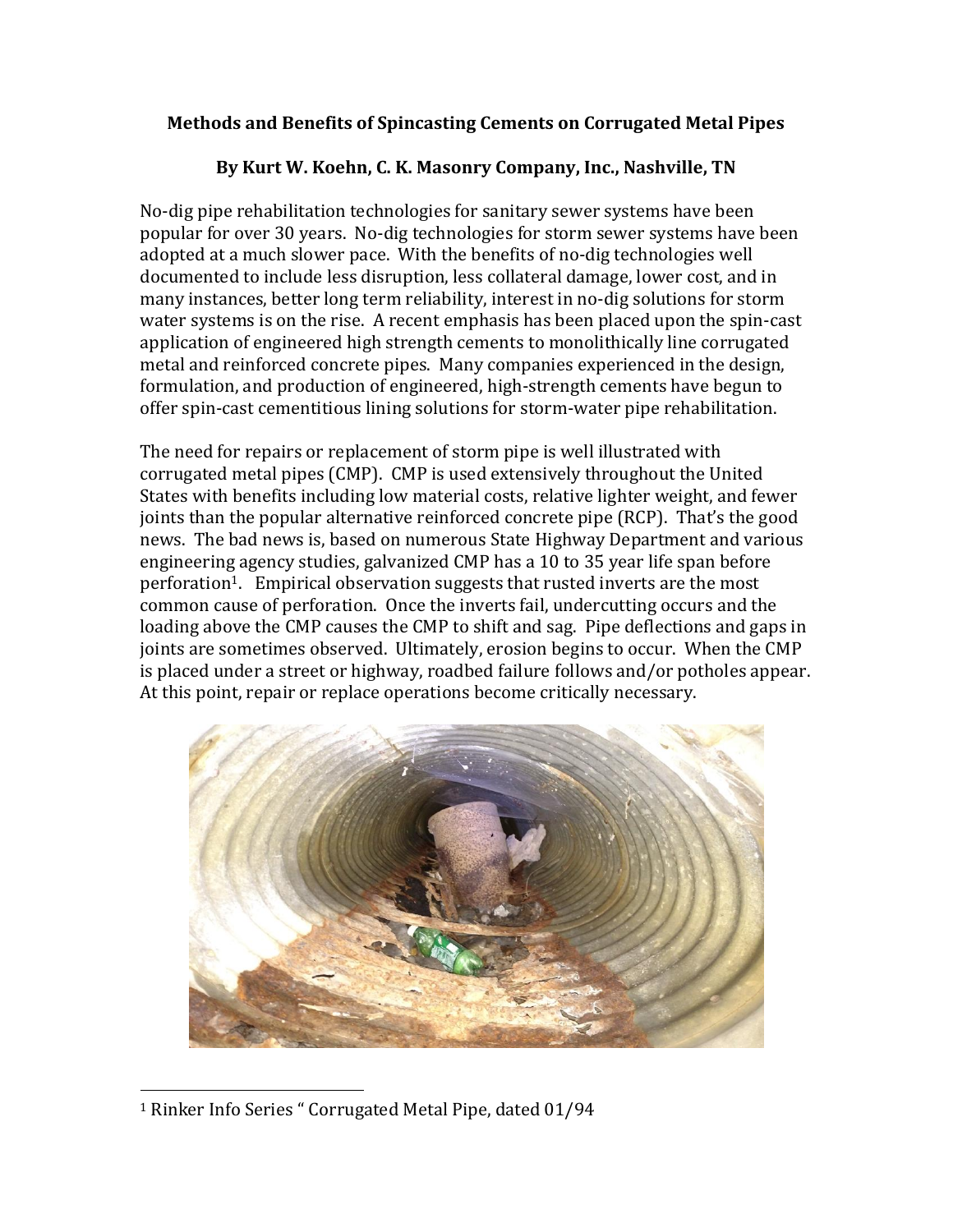The standard practice is to replace the compromised CMP. With dig and replacement, the street or highway is excavated, the CMP and headwalls removed, new bedding materials laid, new pipe and headwalls placed, flowable fill or compacted base stone installed, and then, typically, asphaltic binder and topping paved and rolled. Heavy machinery and dump trucks are required. Other collateral tasks may also be required, especially if other utilities are in conflict or nearby. The end result should be a structurally sound end product at a premium price.

Conversely, with spin-cast cementitious linings, tasks are quite different. Any pipe with a pipe diameter of 12" or more is a candidate for rehabilitation via spin-cast engineered cements. First the CMP must be cleared of larger obstacles. (As a first qualifying note, it should be understood that, if obstacles within the pipe are too large to remove, rehabilitating the CMP may be impossible and dig and replace become the sole option. Fortunately, this is seldom the case.) After large obstacle removal, the pipe requires hydro blasting to drag sediment/debris out of the pipe and to clean the CMP substrate upon which the cements will be placed.

Once the pipe is properly cleaned, then invert degradation, pipe deflections, and joint offsets may be analyzed, either with man entry or with a sewer inspection camera. It is most important to repair the CMP invert first. Flowable grouts may be used with special pumps and hoses to pump the grout into, under, and around compromised or missing CMP inverts. The Strong Company Grout 12,000 is a 12,000 psi compressive strength grout that has excellent flow characteristics. Once Strong Grout 12,000 has been placed, the CMP invert bottom is re-established and incorporated into the high strength grout while undercutting is eliminated.

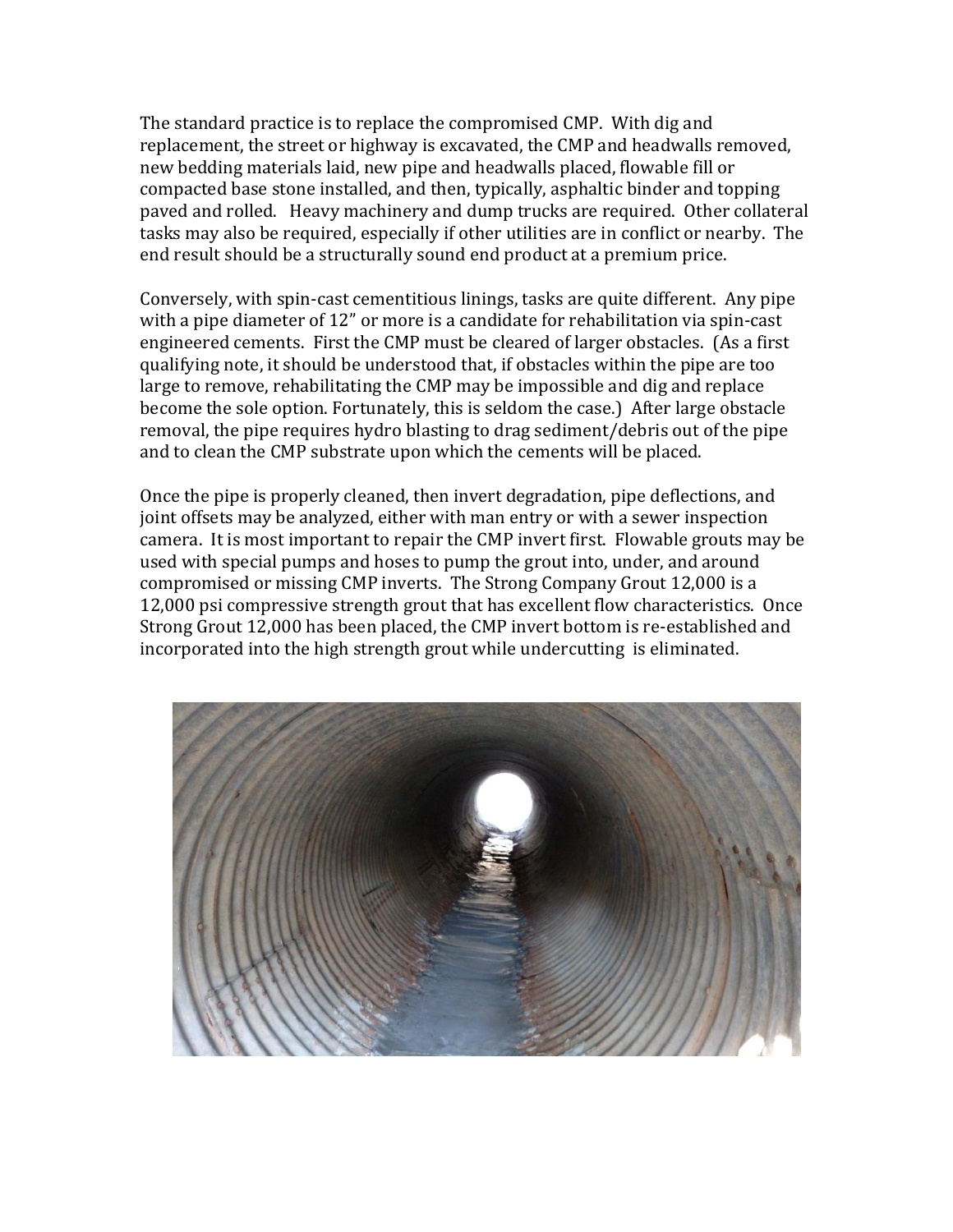Once the invert is re-established, joint offsets and pipe deflections can be addressed. If possible, joints should be sealed with quick setting repair mortars such as The Strong Company's QSR quick set repair mortar. This mortar will set up in 5 to 20 minutes while providing a 3,000 psi compressive strength. If joints are exposed, but they cannot be sealed by hand application, the spin-cast cement can seal off the open joints adequately. (It might be wise to add another  $\frac{1}{4}$ " pass with the spincaster in these situations.) Next pipe deflections are identified and rectified as needed with the use of hand digging implements, hammers and jacks. If pipe deflections are significant, and man entry cannot be executed, (ie CMP with less than 24" in the minor pipe axis) the CMP pipe deflection repair may require a point repair by digging methods. (In rare circumstances, it may be required that pipe rehabilitation be abandoned and the CMP be replaced.)

Once the pipe is cleaned, the invert repaired, joints sealed, and point deflections addressed, the CMP is ready for the lining operation using a spincaster and engineered high strength cements. The Strong Company's fiber-reinforced, 9,000 psi compressive strength Storm Seal Mix is specially designed to pump through a spincaster down to 12" with the use of a cement spray rig that incorporates a diesel power plant, hydraulic pumps, water tank, counter-rotating mixer, hopper, rotor/stator pump, electrical panel, variable speed winch, and spincaster.



In the case of the Strong Storm Seal System, the Storm Seal Mix is metered to guarantee a certain thickness as the Storm Seal Mix is pumped through the